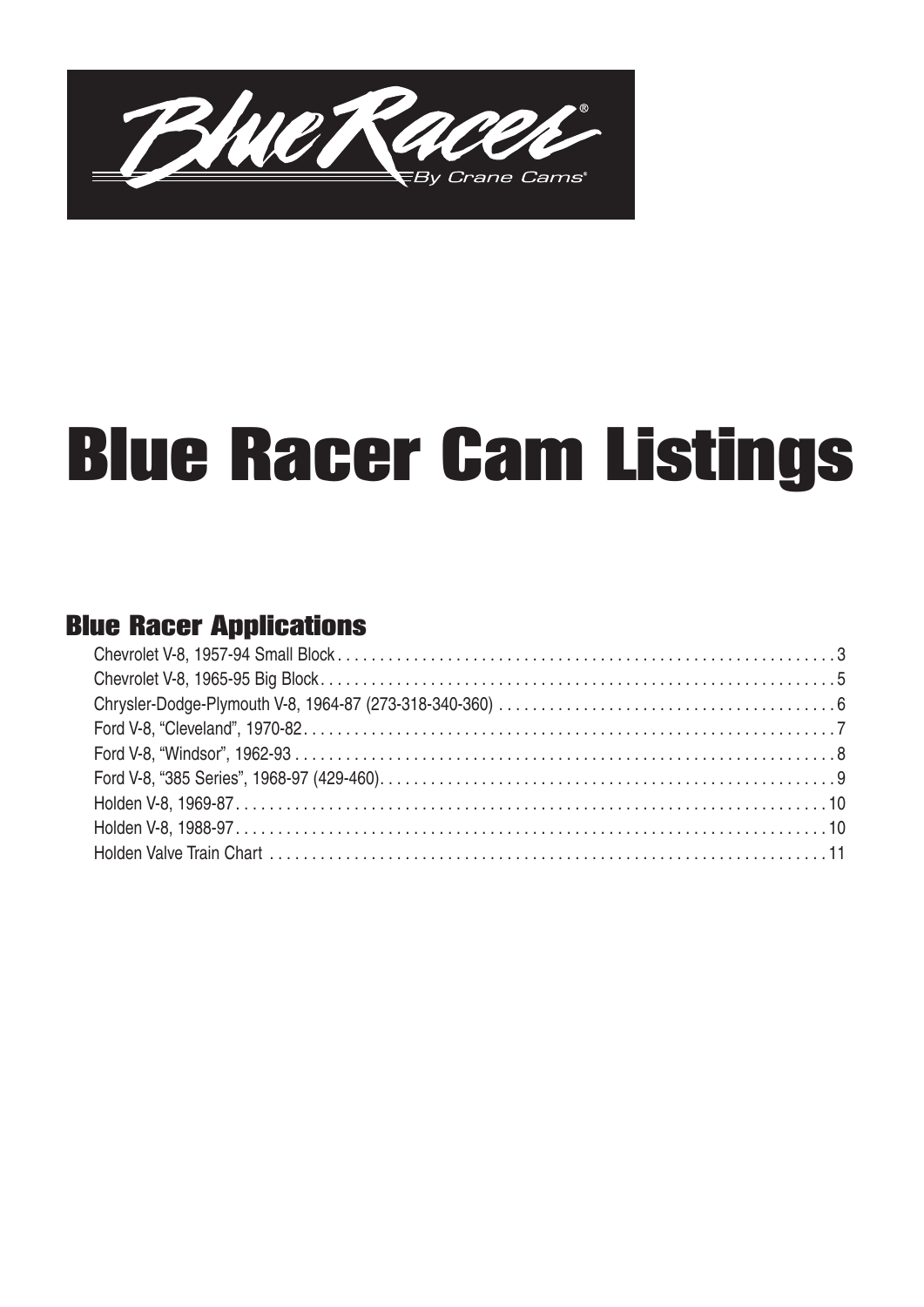



# **BlueRacer Hydraulic And Mechanical Cams Computer-Designed Cams for Street Performance**

- Outstanding "HP-Per-Dollar" value for street performance or mild street/strip applications.
- Hydraulic lobe profiles using the latest in state-of-the-art computer software.
- Precision made exclusively by Crane Cams in Daytona Beach.
- Max power plus Crane Cams' famous lobe-to-lobe accuracy.
- For optimum HP, torque and RPM match with BlueRacer valve train components.
- Coverage for popular V-8 engines; small & big block Chev, Ford Windsor, Cleveland & 460, Holden V8 and small block Chrysler.
- For use with stock or aftermarket performance engine and valve train components.
- Use with either Crane replacement or anti-pump lifters with Crane's exclusive anti pump up design, giving increased upper RPM power or Blue Racer chilled iron base hydraulic lifters for increased durability. (Available for Chev & Holden engines).

# **BlueRacer Performance Rocker Arms BlueRacer Extruded Aluminum, Full-Roller Rockers**

- CNC-machined, extruded billet aluminum main bodies for strength and deflection resistance.
- Dyno-proven to add up to 25 HP over stock rockers!
- Needle-Bearing Fulcrum reduces operating friction, lowers oil temp, improves off-idle response.
- Roller Tip reduces valve guide wear.
- Precision machined, heat treated steel locking adjusting nuts included at no extra cost!
- Made by Crane Cams, the World's Largest Maker of Aluminum Rockers!
- Small and Big-Block Chevy, Ford Windsor, Cleveland & 460, and Holden V8. For small block Chrysler engines, Crane gold race roller rockers are available.



# **Super Lube Concentrate For Cam & Lifter Installation**

Super Lube Break-In Concentrate is an anti-wear additive formulated with a high concentration of special zinc dithiophosphate to provide sustained protection against cam lobe and lifter scuffing and wear. This is especially important when using modern oils that have been compounded for use with roller-type camshafts. In many oils the Zinc compound has been eliminated, causing the potential for excessive wear on run-in. This oil supplement is to be added to the engine oil for the initial break-in period after the installation of a new camshaft and lifters. **Part No. 99003-1;** - 8-ounce container

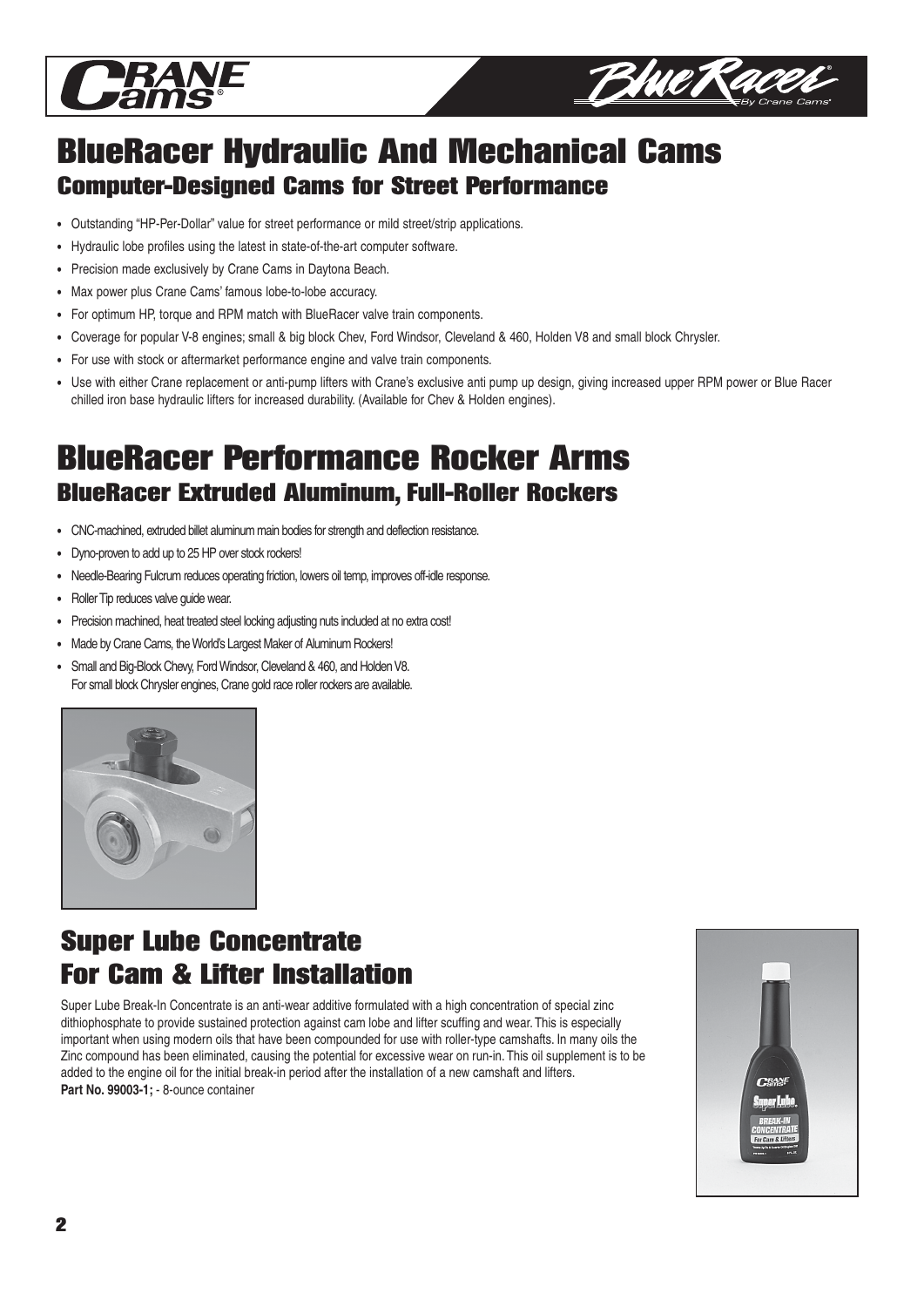

## **Chevrolet V-8, 1957-94 (Except Hyd. Roller) 262, 267, 283, 302, 305, 307, 327, 350, 400 cu. in., Hydraulic**

## **Performance Cams - Hydraulic**

| <b>APPLICATION AND</b><br><b>BASIC RPM</b>                                                                                                                                                                                                   | <b>CAM</b><br><b>USE</b> | <b>GRIND</b><br>NO.                 | <b>CAM</b><br>PART NO. | <b>LIFTERS</b>                              | Deg. Dur.<br>@.050<br><b>Cam Lift</b><br>Int./Exh. | Deg.<br>Adv.<br>Dur.<br>Int.<br>Exh. | Deg. Lobe<br>Separation | <b>Running</b><br>Clearance<br>-Hot-<br>Int./Exh. | <b>Gross</b><br>Valve<br>Lift<br>Int.<br>Exh. |
|----------------------------------------------------------------------------------------------------------------------------------------------------------------------------------------------------------------------------------------------|--------------------------|-------------------------------------|------------------------|---------------------------------------------|----------------------------------------------------|--------------------------------------|-------------------------|---------------------------------------------------|-----------------------------------------------|
| HYDRAULIC - Smooth idle, good low end torque,<br>economy and throttle response. Use as stock<br>replacement.<br><b>BASIC RPM 1000-3200</b>                                                                                                   | <b>Street</b>            | CD194-11 <sup>c</sup>               | 975213                 | C37-16<br>99277-16<br>C817C-16              | 194<br>204                                         | 256<br>262                           | 112                     | .000<br>.000                                      | .398<br>.420                                  |
| HYDRAULIC - Good idle, good low end torque<br>& throttle response. Works well with minimal<br>modifications.<br><b>BASIC RPM 1500-4000</b>                                                                                                   | <b>Street</b>            | CD204-11 <sup>c</sup>               | 975850                 | C <sub>37</sub> -16<br>99277-16<br>C817C-16 | 204<br>214                                         | 270<br>280                           | 112                     | .000<br>.000                                      | .420<br>.442                                  |
| <b>HYDRAULIC - Good idle with lope Good all</b><br>round performance with basic intake and exhaust<br>modifications, strong low-mid range torque.<br><b>BASIC RPM 2000-4800</b>                                                              | <b>Street</b>            | CD214-11 <sup>c</sup>               | 975848                 | C <sub>37</sub> -16<br>99277-16<br>C817C-16 | 214<br>224                                         | 280<br>290                           | 112                     | .000<br>.000                                      | .442<br>.465                                  |
| HYDRAULIC - Fair idle with lope, strong low-mid<br>range street and strip performance. Works well in<br>autos with basic street modifications.<br><b>BASIC RPM 2000-4800</b>                                                                 | <b>Street</b><br>Strip   | CD218-11 <sup>c</sup>               | 975886                 | C37-16<br>99277-16<br>C817C-16              | 218<br>218                                         | 284<br>284                           | 110                     | .000<br>.000                                      | .450<br>.450                                  |
| <b>HYDRAULIC</b> - Fair idle with lope, use as<br>replacement for 350H.P. 327 cam. Good mid-range<br>horsepower with wide power band.<br><b>BASIC RPM 2200-5200</b>                                                                          | <b>Street</b><br>Strip   | CD222-11 <sup>c</sup>               | 975806                 | C <sub>37</sub> -16<br>99277-16<br>C817C-16 | 222<br>222                                         | 306<br>306                           | 114                     | .000<br>.000                                      | .447<br>.447                                  |
| HYDRAULIC - Fair idle with lope, good mid range,<br>upper RPM horsepower and torque. Good street<br>and strip performance when used with correct<br>intake, exhaust and gearing.<br>Supercharger - Nitrous Cam<br><b>BASIC RPM 2200-5400</b> | <b>Street</b><br>Strip   | CD224-11 <sup>c</sup>               | 975892                 | C <sub>37</sub> -16<br>99277-16<br>C817C-16 | 224<br>234                                         | 290<br>300                           | 114                     | .000<br>.000                                      | .465<br>.488                                  |
| <b>HYDRAULIC</b> - Rough idle suits hot street type<br>vehicle. Good mid range horsepower, needs<br>converter etc. in auto trans vehicles.<br><b>BASIC RPM 2800-5600</b>                                                                     | <b>Street</b><br>Strip   | CD230-11 <sup>D</sup>               | 975835                 | 99277-16<br>C817C-16                        | 230<br>230                                         | 292<br>292                           | 109                     | .000<br>.000                                      | .480<br>.480                                  |
| <b>HYDRAULIC</b> - Rough idle suits hot street type<br>vehicle. Good mid range horsepower, needs<br>converter etc. in auto trans vehicles.<br>Supercharger - Nitrous Cam<br><b>BASIC RPM 2800-6000</b>                                       | <b>Street</b><br>Strip   | CD235-11 <sup>D</sup><br><b>NEW</b> | 975893                 | 99277-16<br>C817C-16                        | 234<br>234                                         | 300<br>300                           | 114                     | .000<br>.000                                      | .488<br>.488                                  |
| HYDRAULIC - Rough idle suits hot street type<br>vehicle. Good mid range horsepower, needs<br>converter etc. in auto trans vehicles.<br>Supercharger - Nitrous Cam<br><b>BASIC RPM 2800-6500</b>                                              | Street<br>Strip          | CD234-11 <sup>D</sup>               | 975888                 | 99277-16<br>C817C-16                        | 234<br>244                                         | 300<br>310                           | 114                     | .000<br>.000                                      | .488<br>.510                                  |
| <b>HYDRAULIC</b> - Rough idle suits hot street type<br>vehicle. Good mid range horsepower, needs<br>converter etc. in auto trans vehicles.<br>Supercharger - Nitrous Cam<br><b>BASIC RPM 3000-6700</b>                                       | <b>Street</b><br>Strip   | CD243-11 <sup>D</sup><br><b>NEW</b> | 975894                 | 99277-16<br>C817C-16                        | 244<br>254                                         | 310<br>320                           | 114                     | .000<br>.000                                      | .510<br>.533                                  |

## **Performance Valve Train Components For Hydraulic Cams On Next Page**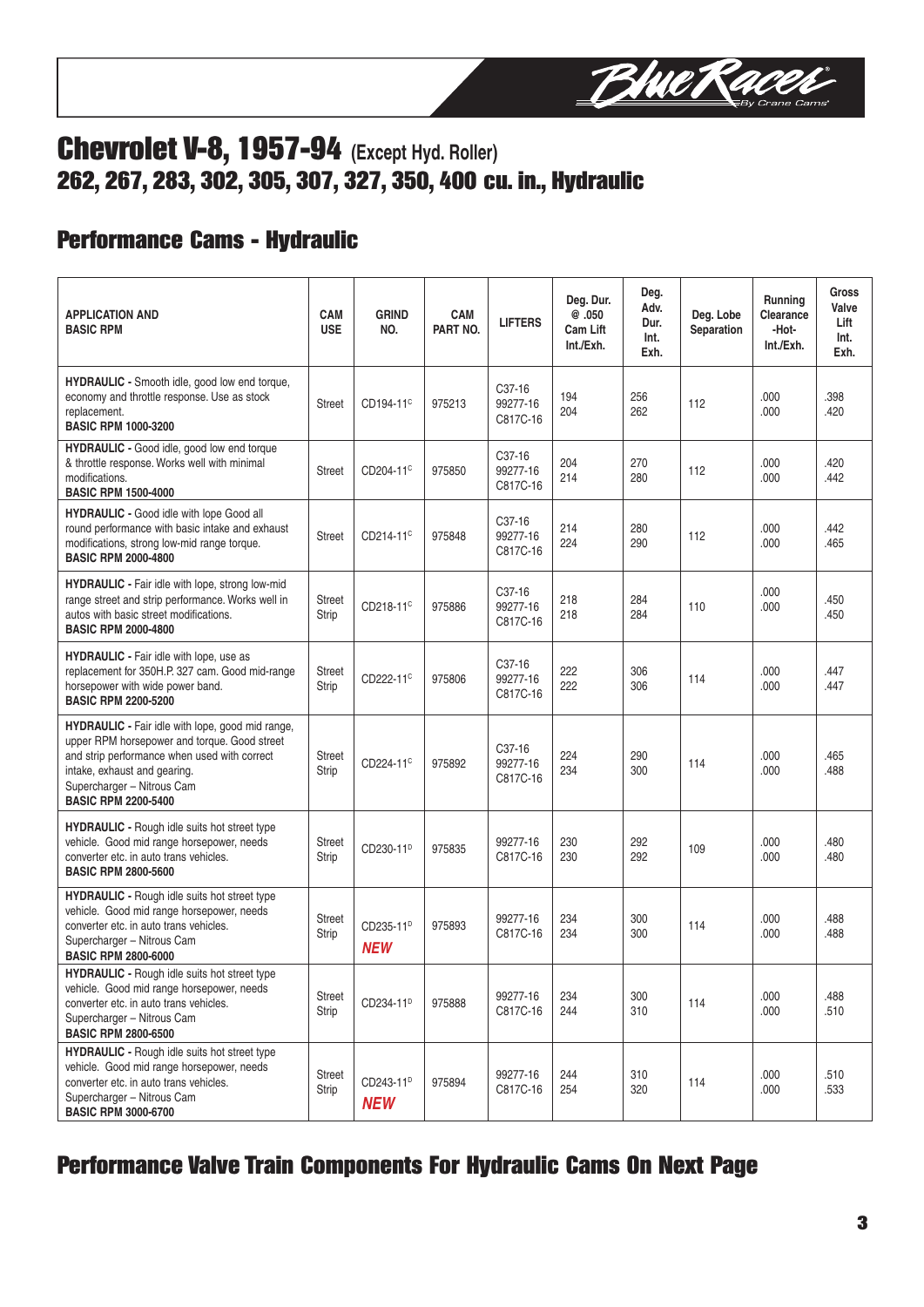

## **Performance Valve Train Components For Hydraulic Cams**

| <b>Hydraulic Lifters</b> | <b>Valve Springs</b>                                                                                     | <b>Retainers</b>       | Locks                | V.S. Seals | P/Rods    | <b>Timing Chain Kit</b>    | <b>Roller Rockers</b> |  |
|--------------------------|----------------------------------------------------------------------------------------------------------|------------------------|----------------------|------------|-----------|----------------------------|-----------------------|--|
| C37-16 OEM               | 99848-16 <sup>c</sup>                                                                                    | 99915-16 <sup>c</sup>  | 99041-1HT            | 99820-16F  | 11660-16  | REC1000 ECONO              | $3060$ <sup>G K</sup> |  |
| 99277-16 <sup>A</sup>    | 99838-16 <sup>DF</sup>                                                                                   | 99944-16 <sup>DE</sup> | 99097-1 Mach<br>Stl. |            | 11621-16  | RCS1000 PREMIUM            | $3061$ <sup>HK</sup>  |  |
| 817C-16 <sup>B</sup>     | 96874-16EF                                                                                               |                        |                      |            | 95635-16- | RCS1050 Torr/Nit.<br>Gears | 3062 <sup>1K</sup>    |  |
|                          | Valve Springs: * Use CR99893-16/ CR99953-19 Retainers for Hi-RPM use or Valve Lifts over .500"<br>3063zK |                        |                      |            |           |                            |                       |  |

## **Chevrolet V-8, 1957-94 (Except Hyd. Roller) 262, 267, 283, 302, 305, 307, 327, 350, 400 cu. in., Mechanical**

#### **Performance Cams - Mechanical**

| <b>APPLICATION AND</b><br><b>BASIC RPM</b>                                                                                                                                | <b>CAM</b><br><b>USE</b> | <b>GRIND</b><br>NO. | <b>CAM</b><br>PART NO. | <b>LIFTERS</b> | Deg. Dur.<br>@.050"<br>Cam Lift<br>Int./Exh. | Deg.<br>Adv.<br>Dur.<br>Int.<br>Exh. | Deg. Lobe<br>Separation | <b>Running</b><br>Clearance<br>-Hot-<br>Int.<br>Exh. | Gross<br>Valve<br>Lift<br>Int. |
|---------------------------------------------------------------------------------------------------------------------------------------------------------------------------|--------------------------|---------------------|------------------------|----------------|----------------------------------------------|--------------------------------------|-------------------------|------------------------------------------------------|--------------------------------|
| <b>MECHANICAL</b> - Rough idle suits strip, oval track<br>or pro-street with auto and 3500 stall. Great mid<br>range horsepower and torque.<br><b>BASIC RPM 3200-6700</b> | Strip<br>Oval            | CD244-11            | 975900                 | 99250-16       | 244<br>252                                   | 280<br>288                           | 106                     | .026<br>.026                                         | .518<br>.536                   |
| MECHANICAL - Rough idle suits strip or oval<br>track. Good mid and upper RPM horsepower and<br>torque.<br><b>BASIC RPM 3800-6700</b>                                      | Strip<br>Oval            | CD250-11            | 975902                 | 99250-16       | 250<br>260                                   | 285<br>295                           | 106                     | .026<br>.028                                         | .533<br>.555                   |
| <b>MECHANICAL - Rough idle suits strip or larger</b><br>oval track. Good mid and upper RPM horsepower<br>and torque.<br><b>BASIC RPM 4200-7000</b>                        | Strip<br>Oval            | CD256-11            | 975904                 | 99250-16       | 256<br>264                                   | 292<br>300                           | 105                     | .026<br>.026                                         | .545<br>.563                   |

#### **Performance Valve Train Components - Mechanical Cams**

| Lifters  | <b>Valve Springs</b> | <b>Retainers</b> | Locks             | V.S Seals | <b>Pushrods</b> | <b>Timing Chain Kit</b>  | <b>Roller Rockers</b> |
|----------|----------------------|------------------|-------------------|-----------|-----------------|--------------------------|-----------------------|
| 99250-16 | 96877-16F            | 99943-16         | 99097-1 Mach Stl. | 99820-16F | 11621-16        | RCS1000 Premium          | 3060 <sup>GK</sup>    |
|          |                      |                  |                   |           | $95635 - 16$    | RCS 1050 Torr/Nit, Gears | 3061 <sup>HK</sup>    |
|          |                      |                  |                   |           |                 |                          | 3062 <sup>1K</sup>    |
|          |                      |                  |                   |           |                 |                          | $3063$ <sup>JK</sup>  |

**IMPORTANT NOTE: CR99003-1 Crane super lube must be used during run-in of all Hydraulic & solid flat tappet cams.**

A Anti-Pump Lifters

**B** Chilled Iron Base Lifters

<sup>c</sup> Use CR 99848-16 V/Springs, No Machining Required & CR 99915-16 Retainers.

D Use CR 99838-16 1.465" Dual V/Springs & CR 99944-16 Retainers. For Hi-RPM use or Valve Lifts over .500". Cyl heads Require Machining.

E If Using +.100" length Valves use CR 96874-16 with CR 99944-16 Retainers.

F Must Machine Heads.

 $G$  1.5 x 3/8"

 $H$  1.5 x 7/16"

 $1.6 \times 3/8$ "

 $1.6 \times 7/16$ "

<sup>K</sup> Not suitable for Self-Aligning or centre bolt Valve cover applications.

L Pro Series 1/pce, Heavy Wall Heat Treated Pushrods.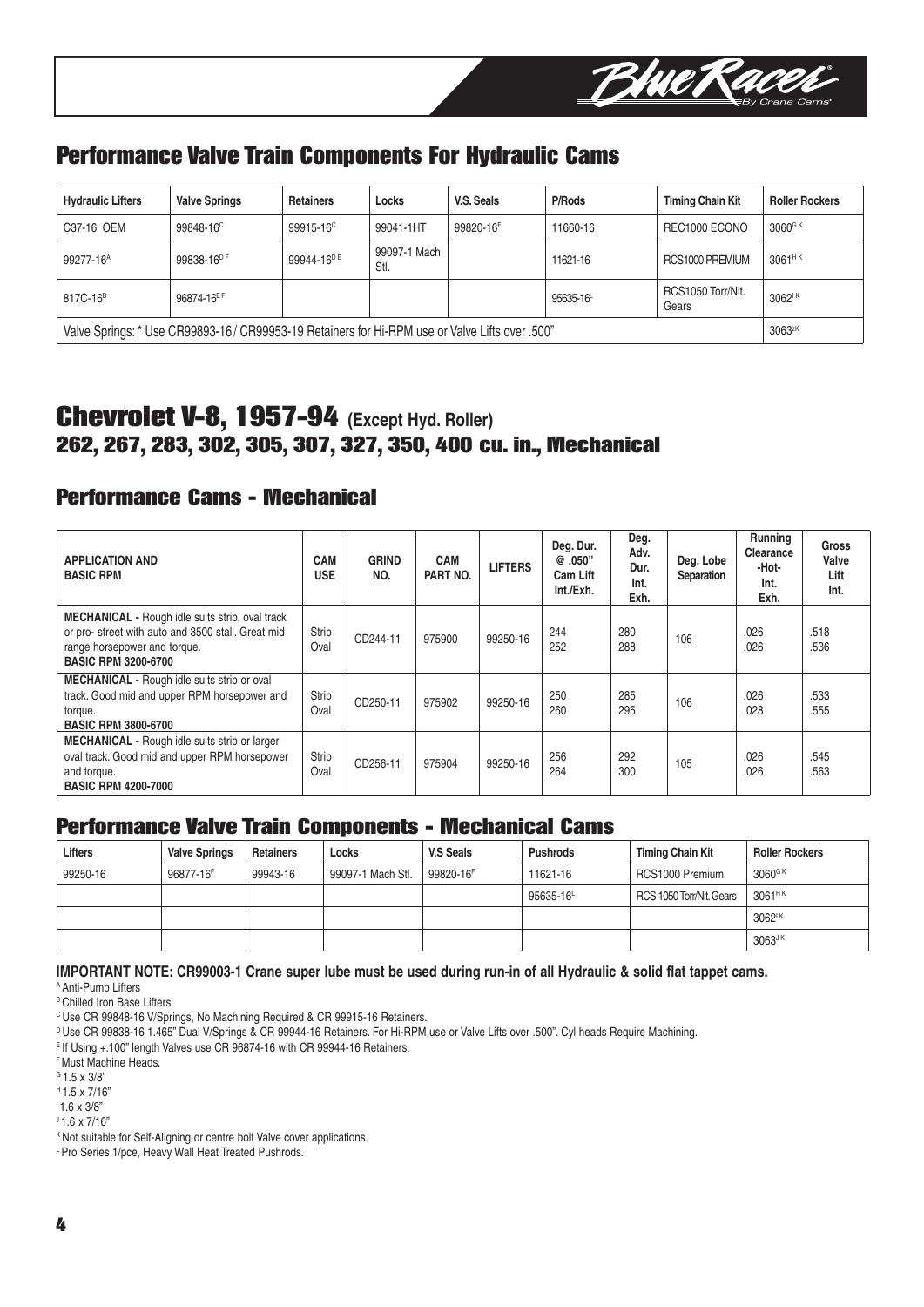

## **Chevrolet V-8, 1965-95 (Except Hyd. Roller) 366, 396, 402, 427, 454 cu. in., Hydraulic**

## **Performance Cams**

| <b>APPLICATION AND</b><br><b>BASIC RPM</b>                                                                                                                                                                             | <b>CAM</b><br><b>USE</b> | <b>GRIND</b><br>NO. | <b>CAM</b><br>PART NO. | <b>LIFTERS</b>                              | Deg. Dur.<br>@.050"<br>Cam Lift<br>Int./Exh. | Deg.<br>Adv.<br>Dur.<br>Int.<br>Exh. | Deg.<br>Lobe<br>Separation | <b>Running</b><br>Clearance<br>-Hot-<br>Int.<br>Exh. | Gross<br>Valve<br>Lift<br>Int.<br>Exh. |
|------------------------------------------------------------------------------------------------------------------------------------------------------------------------------------------------------------------------|--------------------------|---------------------|------------------------|---------------------------------------------|----------------------------------------------|--------------------------------------|----------------------------|------------------------------------------------------|----------------------------------------|
| <b>HYDRAULIC</b> - Fair idle with lope, strong low-mid<br>range performance. Works well in auto with basic<br>modifications.<br><b>BASIC RPM 2000-4800</b>                                                             | <b>Street</b><br>Strip   | CD216-13            | 975887                 | C37-16<br>99277-16<br>C817C-16              | 216<br>216                                   | 284<br>284                           | 110                        | .000<br>.000                                         | .515<br>.515                           |
| <b>HYDRAULIC</b> - Fair idle with lope. Good all round<br>performance with basic intake and exhaust<br>modifications strong mid range torque &<br>horsepower. Supercharger - Nitrous Cam<br><b>BASIC RPM 2200-5400</b> | <b>Street</b><br>Strip   | CD228-13            | 975891                 | C <sub>37</sub> -16<br>99277-16<br>C817C-16 | 228<br>238                                   | 290<br>300                           | 114                        | .000<br>.000                                         | .540<br>.540                           |

#### **Performance Valve Train Components**

| <b>Hydraulic Lifters</b> | <b>Heat Treated Pushrods</b> | <b>Valve Springs</b>  | <b>Retainers</b> | V.S Seals             | Locks             | <b>Timing Chain Kit</b>      | <b>Roller Rockers</b> |
|--------------------------|------------------------------|-----------------------|------------------|-----------------------|-------------------|------------------------------|-----------------------|
| C37-16 <sup>A</sup>      | 13660-16 <sup>D</sup>        | 99839-16F             | 99948-16         | 99822-16 <sup>K</sup> | 99042-1HT         | RCS2000 Premium              | 3064 <sup>H</sup>     |
| 99277-16 <sup>B</sup>    | 13634-16 <sup>E</sup>        | 96801-16 <sup>G</sup> | 99957-16         |                       | 99098-1 Mach. Stl | RCS2040 Premium w/Torr. Brg. | 13744-16              |
| C817C-16 <sup>c</sup>    |                              |                       |                  |                       |                   |                              | 13750-16 <sup>J</sup> |

#### **IMPORTANT NOTE: CR99003-1 Crane super lube must be used during run-in of all Hydraulic & solid flat tappet cams.**

IMPORTANT NOTE: 1991-95 Gen V engines can use these camshafts and components if lifter preload is checked, or if converted to use adjustable rocker arms by installing aftermarket rocker arm studs and appropriate rocker arms.

NOTE: In order to use these cams in 1965-66 engines, you must groove the center of the rear cam bearing journal, 3/16" wide and 7/64" deep.

A OEM Hydraulic Lifters

<sup>B</sup> Anti-Pump Hydraulic Lifters

C Chilled Iron Base Lifters

<sup>D</sup> 5/16" Diameter Heat-Treated Pushrods

E 3/8" Diameter C/Moly Heat-Treated Pushrods

F Standard Diameter Valve Springs - No Machining Required

<sup>G</sup> Some Late Truck Engines Have A Short Installed Valve Spring Height. Use CR 96801-16 & CR 99957-16 For These Applications

H 1.7 Ratio, 7/16" Stud. Blue Racer Extruded Rockers

<sup>1</sup>1.7 Ratio, 7/16" Stud. Energizer Diecast Rockers

<sup>J</sup> 1.7 Ratio, 7/16" Stud Crane Gold Extruded Rockers

K Machining Required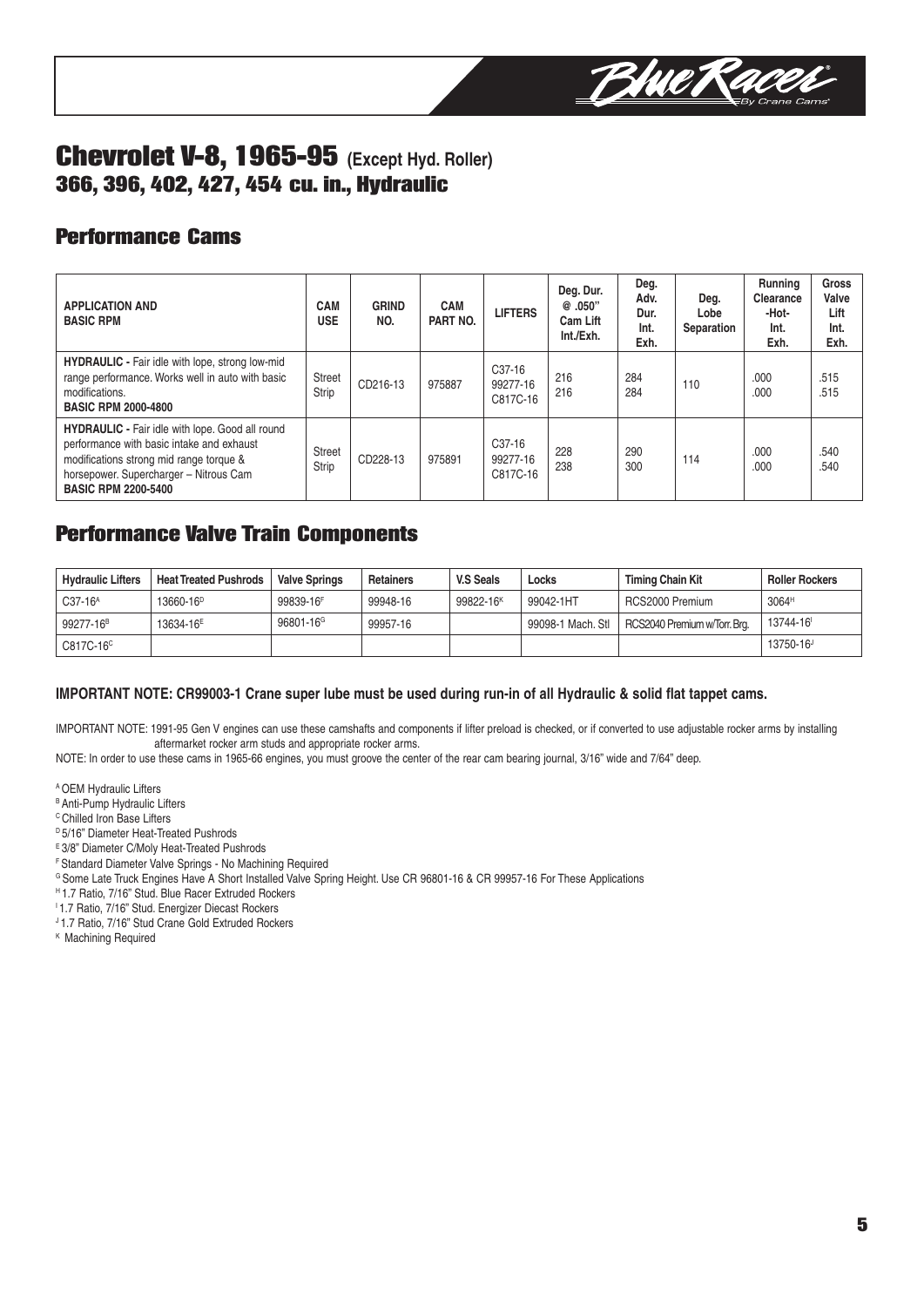

## **Chrysler-Dodge-Plymouth V-8, 1964-87 (Except Hyd. Roller) 318 cu.in., (1967-86), 273, 340, 360 cu. in., (1964-87) Hydraulic**

#### **Performance Cams**

| <b>APPLICATION AND</b><br><b>BASIC RPM</b>                                                                                                                 | <b>CAM</b><br><b>USE</b> | <b>GRIND NO.</b> | <b>CAM</b><br><b>PART</b><br>NO. | <b>LIFTERS</b>     | Deg. Dur.<br>@.050"<br>Cam Lift<br>Int./Exh. | Deg.<br>Adv.<br>Dur.<br>Int.<br>Exh. | Deg. Lobe<br>Separation | Running<br>Clearance<br>-Hot-<br>Int.<br>Exh. | <b>Gross</b><br>Valve<br>Lift<br>Int.<br>Exh. |
|------------------------------------------------------------------------------------------------------------------------------------------------------------|--------------------------|------------------|----------------------------------|--------------------|----------------------------------------------|--------------------------------------|-------------------------|-----------------------------------------------|-----------------------------------------------|
| <b>HYDRAULIC</b> - Good idle, good low end torque &<br>throttle response. Works well with minimal<br>modifications.<br><b>BASIC RPM 1500-4000</b>          | <b>Street</b>            | CD204-69         | 971817                           | C89-16<br>99278-16 | 204<br>214                                   | 270<br>280                           | 112                     | .000<br>.000                                  | .420<br>.443                                  |
| <b>HYDRAULIC</b> - Fair idle with lope, strong low mid<br>range performance. Works well in auto with basic<br>modifications.<br><b>BASIC RPM 2200-5000</b> | <b>Street</b>            | CD216-69         | 971837                           | C89-16<br>99278-16 | 216<br>216                                   | 284<br>284                           | 110                     | .000<br>.000                                  | .454<br>.454                                  |

RPM range shown is for average usage. These cam profiles will RPM higher, depending upon application.

## **Performance Valve Train Components**

| <b>Hydraulic Lifters</b> | <b>Pushrods</b>       | <b>Valve Springs</b>  | <b>Retainers</b> | Timing Chain Kit | <b>Roller Rockers</b>                      |
|--------------------------|-----------------------|-----------------------|------------------|------------------|--------------------------------------------|
| C89-16 OEM               | 69691-16 <sup>V</sup> | 99835-16 <sup>w</sup> | 99948-16         | RCS5000 Premium  | $\frac{1}{2}$ 69790-1 (1.5 ratio) $\times$ |
| 99278-16 A/Pump          |                       |                       |                  | (R/master)       | 69791-1 (1.6 ratio) ×                      |

V For use with hydraulic cams with adjustable Rocker Arms.

W Standard Diameter valve Springs, no machining required.

<sup>x</sup> Use with CR 69691-16 pushrods for hydraulic cam applications.

#### **IMPORTANT NOTE: CR99003-1 Crane super lube must be used during run in of all hydraulic and solid flat-tappet cams.**

**NOTE:** Early 1986-91 318 (5.2L) and early 1987-91 360 (5.9L) engines are equipped with hydraulic roller camshafts and lifters. Conventional hydraulic camshafts and lifters can be installed in these engines, providing the appropriate kit components are used.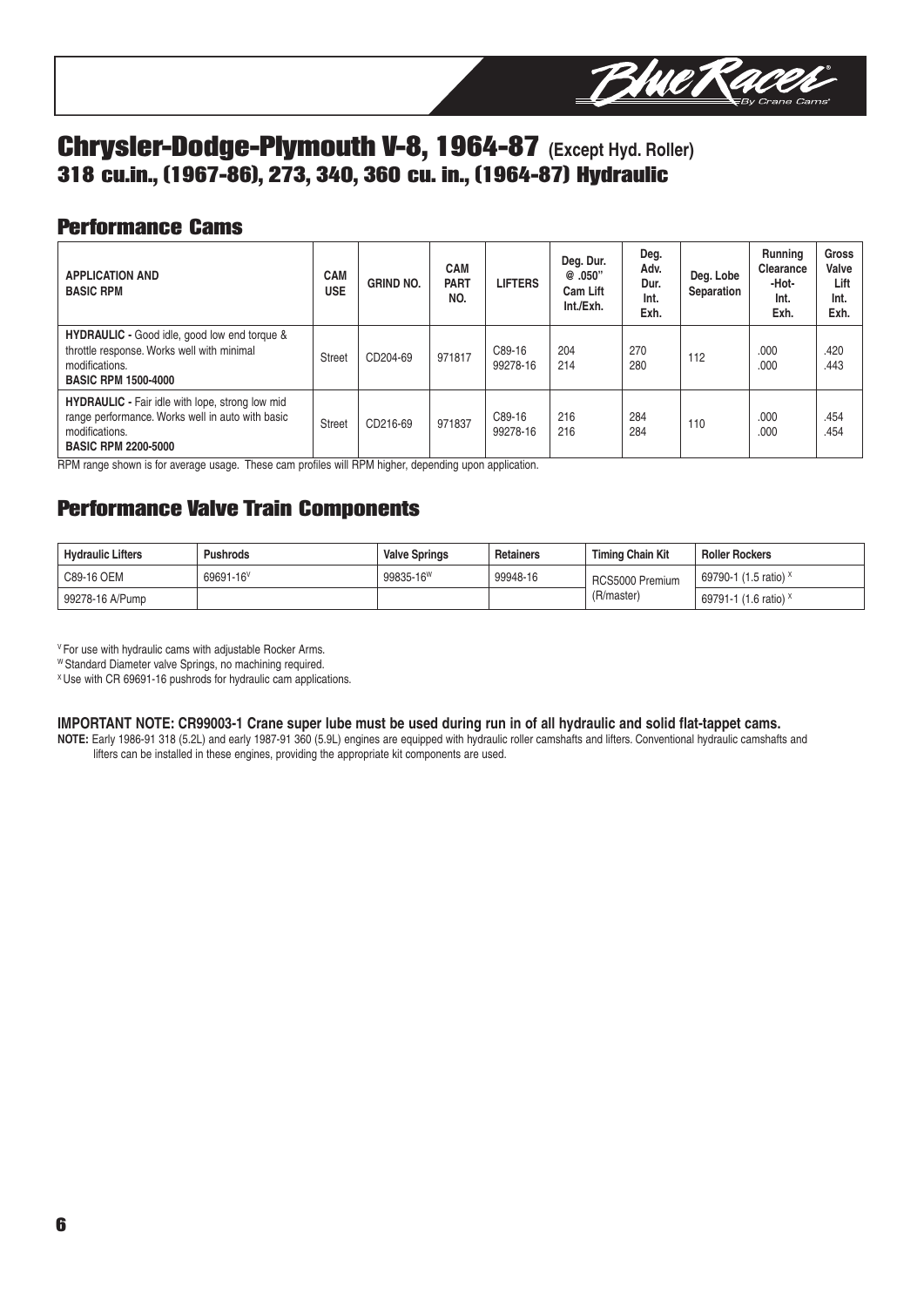

## **Ford V-8, "Cleveland", 1970-82 302, 351C, 351M, 400 cu. in.**

## **Performance Cams**

| <b>APPLICATION AND</b><br><b>BASIC RPM</b>                                                                                                                                                                      | CAM<br><b>USE</b>      | <b>GRIND NO.</b>      | CAM<br>PART NO. | <b>LIFTERS</b>                  | Deg. Dur.<br>@.050"<br>Cam Lift<br>Int./Exh. | Deq.<br>Adv.<br>Dur.<br>Int.<br>Exh. | Deg. Lobe<br>Separation | Running<br>Clearance<br>-Hot-<br>Int.<br>Exh. | <b>Gross</b><br>Valve<br>Lift<br>Int.<br>Exh. |
|-----------------------------------------------------------------------------------------------------------------------------------------------------------------------------------------------------------------|------------------------|-----------------------|-----------------|---------------------------------|----------------------------------------------|--------------------------------------|-------------------------|-----------------------------------------------|-----------------------------------------------|
| <b>HYDRAULIC</b> - Good idle, good low end torque<br>and throttle response. Works well with minimal<br>modifications.<br><b>BASIC RPM 1500-4000</b>                                                             | Street                 | CD204-52 <sup>A</sup> | 972835          | C <sub>35</sub> -16<br>99280-16 | 204<br>214                                   | 270<br>280                           | 112                     | .000<br>.000                                  | .484<br>.510                                  |
| HYDRAULIC - Good idle, good economy use as<br>factory replacement for 266H.P. 351 cu. in. cam.<br><b>BASIC RPM 1700-4200</b>                                                                                    | <b>Street</b>          | CD206-52 <sup>A</sup> | 972227          | C <sub>35</sub> -16<br>99280-16 | 206<br>221                                   | 270<br>290                           | 115                     | .000<br>.000                                  | .481<br>.490                                  |
| <b>HYDRAULIC - Good idle with lope. Good all</b><br>round performance with basic intake and exhaust<br>modifications, strong low-mid range torque.<br><b>BASIC RPM 2000-4800</b>                                | Street                 | CD214-52 <sup>A</sup> | 972836          | $C35-16$<br>99280-16            | 214<br>224                                   | 280<br>290                           | 112                     | .000<br>.000                                  | .510<br>.536                                  |
| <b>HYDRAULIC</b> - Fair idle with lope, strong low-mid<br>range street and strip performance. Works well in<br>autos with basic street modifications.<br><b>BASIC RPM 2000-4800</b>                             | <b>Street</b><br>Strip | CD218-52 <sup>A</sup> | 972874          | $C35-16$<br>99280-16            | 218<br>218                                   | 284<br>284                           | 110                     | .000<br>.000                                  | .524<br>.524                                  |
| <b>HYDRAULIC</b> - Fair idle with lope broad power band<br>in street engine with minimal modifications. Low<br>valve lift suitable for single stock type springs.<br><b>BASIC RPM 2100-5000</b>                 | <b>Street</b><br>Strip | CD219-52 <sup>A</sup> | 972803          | C <sub>35</sub> -16<br>99280-16 | 218<br>228                                   | 290<br>300                           | 114                     | .000<br>.000                                  | .509<br>.509                                  |
| HYDRAULIC - Fair idle with lope, good mid range<br>- upper RPM horsepower and torque. Good street<br>and strip performance when used with correct<br>intake, exhaust and gearing.<br><b>BASIC RPM 2200-5400</b> | <b>Street</b><br>Strip | CD224-52 <sup>B</sup> | 972866          | C <sub>35</sub> -16<br>99280-16 | 224<br>234                                   | 290<br>300                           | 112                     | .000<br>.000                                  | .536<br>.563                                  |
| <b>HYDRAULIC</b> - Rough idle suits well modified<br>street/strip type vehicle. Good mid-upper rev range<br>horsepower.<br><b>BASIC RPM 2800-5800</b>                                                           | <b>Street</b><br>Strip | CD234-52 <sup>B</sup> | 972855          | 99280-16                        | 234<br>244                                   | 300<br>310                           | 112                     | .000<br>.000                                  | .563<br>.588                                  |

**NOTE: For 302 - 351c - 351m - 400, Footnotes, see next page.**

## **Performance Valve Train Components (Hydraulic Cams)**

| Lifters               | <b>Valve Springs</b>  | <b>Retainers</b>      | Locks                              | V.S Seals | <b>Pushrods</b> | <b>Timing Chain Kit</b> | <b>Rockers</b>                           |
|-----------------------|-----------------------|-----------------------|------------------------------------|-----------|-----------------|-------------------------|------------------------------------------|
| C35-16OEM             | 96801-16 <sup>A</sup> | 99944-16 <sup>c</sup> | 99041-1 H.T. <sup>c</sup>          | 99820-16  | 52621-16        | REC3080 ECONO           | 52745-16F                                |
| 99280-16<br>Anti-Pump | 96877-16 <sup>B</sup> | 99948-16 <sup>D</sup> | 99097-1 mach.<br>Stl. <sup>C</sup> |           | 95648-16        | RCS3080 Premium         | 13744-16 <sup>G</sup><br>Energizer       |
|                       |                       |                       | L77006<br>m/Groove. <sup>D</sup>   |           |                 |                         | $3064$ <sup>G</sup><br><b>Blue Racer</b> |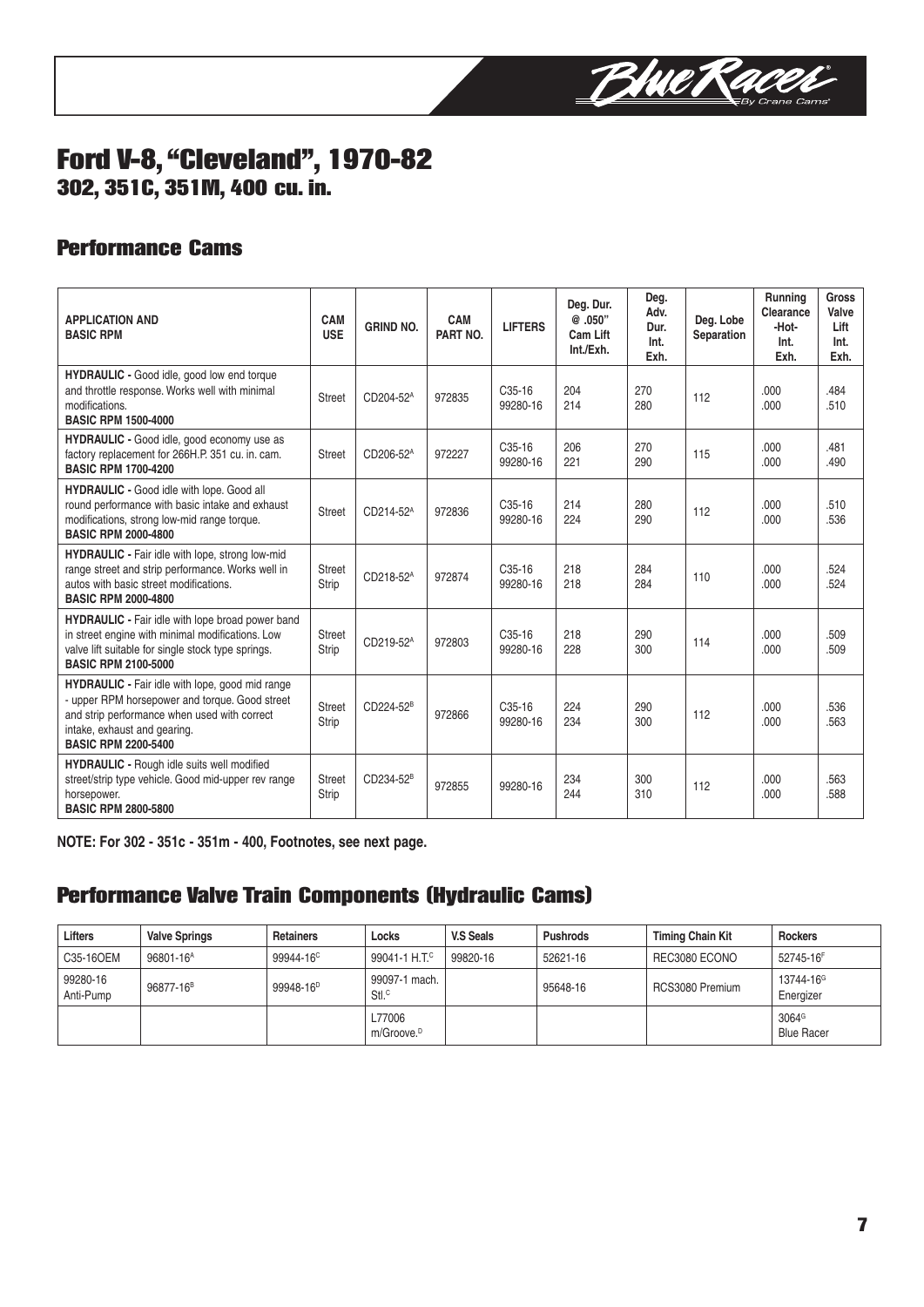

## **Ford V-8, "Windsor" 1962-93** Firing Order: 1-5-4-2-6-3-7-8 **221, 255, 260, 289, 302, cu. in., 5.0L (Non-H.O),** (Non Hydraulic-Roller) **Performance Hydraulic Cams**

| <b>APPLICATION AND</b><br><b>BASIC RPM</b>                                                                                                                                                                             | <b>CAM</b><br><b>USE</b> | <b>GRIND</b><br>NO. | <b>CAM</b><br><b>PART</b><br>NO. | <b>LIFTERS</b>                  | Deg. Dur.<br>@.050"<br>Cam Lift<br>Int./Exh. | Deg.<br>Adv.<br>Dur.<br>Int.<br>Exh. | Deg. Lobe<br>Separation | Running<br>Clearance<br>-Hot-<br>Int.<br>Exh. | <b>Gross</b><br>Valve<br>Lift<br>Int.<br>Exh. |
|------------------------------------------------------------------------------------------------------------------------------------------------------------------------------------------------------------------------|--------------------------|---------------------|----------------------------------|---------------------------------|----------------------------------------------|--------------------------------------|-------------------------|-----------------------------------------------|-----------------------------------------------|
| <b>HYDRAULIC</b> - Good idle, good low end torque<br>and throttle response. Works well with minimal<br>modifications.<br><b>BASIC RPM 1500-4000</b>                                                                    | <b>Street</b>            | CD204-36            | 972834                           | C <sub>35</sub> -16<br>99280-16 | 204<br>214                                   | 270<br>280                           | 112                     | .000<br>.000                                  | .448<br>.472                                  |
| <b>HYDRAULIC</b> - Good idle with lope. Good all<br>round performance with basic intake and exhaust<br>modifications, strong low-mid range torque.<br><b>BASIC RPM 2000-4800</b>                                       | <b>Street</b>            | CD216-36            | 972831                           | C <sub>35</sub> -16<br>99280-16 | 216<br>216                                   | 280<br>280                           | 110                     | .000.<br>.000.                                | .484<br>.484                                  |
| <b>HYDRAULIC</b> - Fair idle with lope, strong low-mid<br>range street and strip performance. Works well in<br>autos with basic street modifications.<br>Supercharger - Nitrous Cam<br><b>BASIC RPM 2200-5200</b>      | <b>Street</b><br>Strip   | CD218-36            | 972801                           | C <sub>35</sub> -16<br>99280-16 | 218<br>228                                   | 288<br>298                           | 114                     | .000<br>.000                                  | .471<br>.471                                  |
| <b>HYDRAULIC</b> - Fair idle with lope, good mid range<br>- upper RPM horsepower and torque. Good street<br>and strip performance when used with correct<br>intake, exhaust and gearing.<br><b>BASIC RPM 2200-5400</b> | <b>Street</b><br>Strip   | CD222-36            | 972853                           | C <sub>35</sub> -16<br>99280-16 | 222<br>234                                   | 290<br>300                           | 114                     | .000<br>.000                                  | .498<br>.527                                  |

## **Ford V-8, "Windsor" 1969-93** Firing Order: 1-3-7-2-6-5-4-8 **351W, 1969-93 and 302 cu. in., 5.0L H.O,** (Non Hydraulic-Roller) **Performance Hydraulic Cams**

| <b>APPLICATION AND</b><br><b>BASIC RPM</b>                                                                                                                                          | <b>CAM</b><br><b>USE</b> | <b>GRIND</b><br>NO. | <b>CAM</b><br>PART NO. | <b>LIFTERS</b>                  | Deg. Dur.<br>@.050"<br>Cam Lift<br>Int.<br>Exh. | Deg.<br>Adv.<br>Dur.<br>Int.<br>Exh. | Deg. Lobe<br>Separation | <b>Running</b><br><b>Clearance</b><br>-Hot-<br>Int.<br>Exh. | <b>Gross</b><br>Valve<br>Lift<br>Int.<br>Exh. |
|-------------------------------------------------------------------------------------------------------------------------------------------------------------------------------------|--------------------------|---------------------|------------------------|---------------------------------|-------------------------------------------------|--------------------------------------|-------------------------|-------------------------------------------------------------|-----------------------------------------------|
| <b>HYDRAULIC</b> - Good idle, good low end<br>torque and throttle response. Works well<br>with minimal modifications.<br><b>BASIC RPM 1500-4000</b>                                 | <b>Street</b>            | CD204-44            | 972843                 | C <sub>35</sub> -16<br>99280-16 | 204<br>214                                      | 270<br>280                           | 112                     | .000<br>.000                                                | .448<br>.472                                  |
| <b>HYDRAULIC - Good idle with lope. Good</b><br>all round performance with basic intake<br>and exhaust modifications, strong low-mid<br>range torque.<br><b>BASIC RPM 2000-4800</b> | Street                   | CD214-44            | 972848                 | C <sub>35</sub> -16<br>99280-16 | 214<br>224                                      | 280<br>290                           | 112                     | .000<br>.000                                                | .472<br>.496                                  |

## **Performance Valve Train Components**

| <b>Lifters</b>        | <b>Valve Springs</b> | <b>Retainers</b> | Locks                 | <b>V.S Seals</b>      | <b>Pushrods</b>       | <b>Timing Chain Kit</b> | <b>Roller Rockers</b> |
|-----------------------|----------------------|------------------|-----------------------|-----------------------|-----------------------|-------------------------|-----------------------|
| C35-16 OEM            | 96803-16F            | 99946-16         | 99041-1 H.T           | 99820-16 <sup>A</sup> | $95616 - 16^8$        | REC 3010 ECONO          | 11746-16 <sup>D</sup> |
| 99280-16<br>Anti Pump |                      |                  | 99097-1<br>Mach. Stl. |                       | 95618-16 <sup>B</sup> | RCS 3010 Premium        | 44746-16 <sup>E</sup> |
|                       |                      |                  |                       |                       | 95643-16 <sup>c</sup> |                         |                       |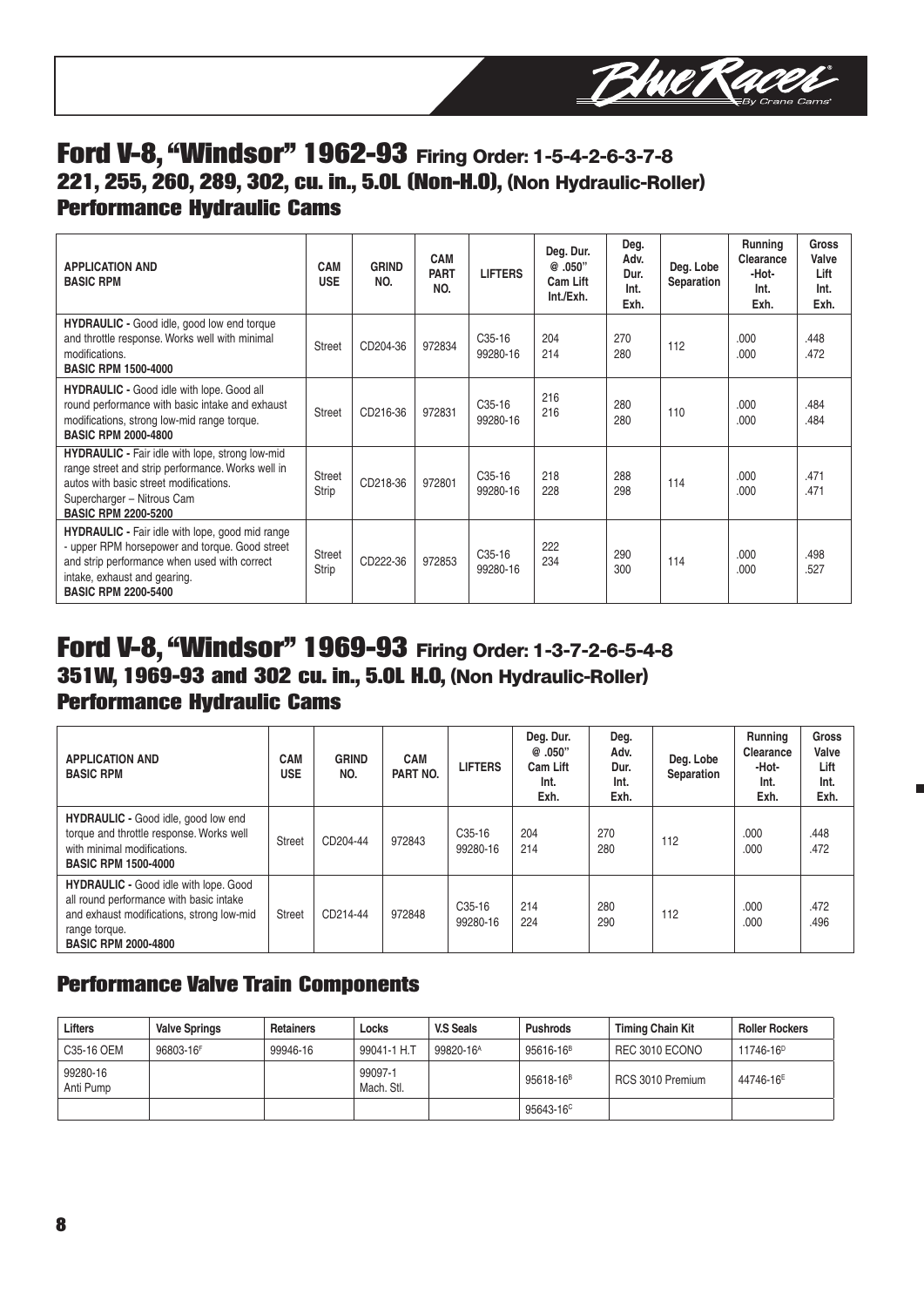

## **Ford V-8, "385 Series", 1968-97 370, 429, 460, 512 cu. in. (Including SVO 512 "Crate Motor")**

| <b>APPLICATION AND</b><br><b>BASIC RPM</b>                                                                                                                                            | CAM<br>USE             | <b>GRIND</b><br>NO. | <b>CAM</b><br>PART NO. | <b>LIFTERS</b>                  | Deg. Dur.<br>@.050"<br><b>Cam Lift</b><br>Int.<br>Exh. | Deg.<br>Adv.<br>Dur.<br>Int.<br>Exh. | Deg. Lobe<br>Separation | Running<br>Clearance<br>-Hot-<br>Int.<br>Exh. | <b>Gross</b><br>Valve<br>Lift<br>Int.<br>Exh. |
|---------------------------------------------------------------------------------------------------------------------------------------------------------------------------------------|------------------------|---------------------|------------------------|---------------------------------|--------------------------------------------------------|--------------------------------------|-------------------------|-----------------------------------------------|-----------------------------------------------|
| <b>HYDRAULIC</b> - Fair idle with lope, strong low-mid<br>range performance. Works well in auto with basic<br>modifications. Supercharger - Nitrous Cam<br><b>BASIC RPM 2200-5000</b> | <b>Street</b><br>Strip | CD218-35            | 972875                 | C <sub>35</sub> -16<br>99280-16 | 218<br>228                                             | 284<br>294                           | 114                     | .000<br>.000                                  | .503<br>.503                                  |

#### **Performance Valve Train Components**

| <b>Hydraulic Lifters</b> | <b>Heat Treated P/RODS</b> | <b>Valve Springs</b> | Locks              | <b>Retainers</b> | <b>Timing Chain Kit</b> | <b>Roller Rockers</b> |
|--------------------------|----------------------------|----------------------|--------------------|------------------|-------------------------|-----------------------|
| C35-16 OEM               | 95651-16 <sup>G</sup>      | 96801-16             | 99041-1 H.T        | 99944-16         | RCS4000 Premium         | 3064 <sup>J</sup>     |
| 99280-16 A/Pump          | 95653-16 <sup>H</sup>      |                      | 99097-1 Mach, Stl. |                  |                         | 13744-16 <sup>J</sup> |

IMPORTANT: Check your hydraulic lifter preload, with your original pushrods, to first determine if different pushrods may be required. On 1972-97 engines, if your hydraulic lifter preload is excessive, this can be remedied by using a Rocker Arm Pedestal Shim Kit PN#99170-1.

**NOTE:** To provide the most accurate valve adjustment on hydraulic lifter camshafts, in other than 429 Super C.J. engines, a method of effecting valve adjustment is required. On 1968-71 engines equipped with bottleneck type studs, using positive locking nuts will permit valve adjustment. On 1972-97 engines, the heads can be machined to use screw-in studs and pushrod guideplates.

<sup>G</sup> 8.550 Pro Series

H 8.650 Pro Series suits Super CJ

<sup>I</sup> Standard diameter valve springs, no machining required.

J1.7 ratio, 7/16" stud, requires 7/16" rocker arm studs and pushrod guideplates & heat-treated pushrods.

#### **FOOTNOTES FOR CAMS ON PAGE 9 (289 - 302 - 351W)**

#### **IMPORTANT NOTE: CR99003-1 Crane super lube must be used during run-in of all Hydraulic & solid flat tappet cams.**

- **NOTE:** Many 1985-87 302 engines, all 1988-97 302 passenger car engines, all 1996-00 302 truck engines, all 1985-95 302 H.O., and all 1994-97 351 Windsor engines are equipped with hydraulic roller camshafts and lifters. Conventional hydraulic camshafts and lifters can be easily installed in these engines, providing the appropriate kit components are used. EFI engines must use standard firing order Cams (1-3-7-2-6-5-4-8).
- **NOTE:** Ford 221 thru 302 camshafts can be used in 351 Windsor engines if the engine is changed to 221 thru 302 firing order (1-5-4-2-6-3-7-8). Ford 351W firing order is 1-3-7-2-6-5-4-8.
- **NOTE:** To provide the most accurate valve adjustment on hydraulic lifter camshafts, the heads can be machined to accept screw-in studs (on engines not originally equipped). On engines equipped with bottleneck type studs, using positive locking nuts will permit valve adjustment. For engines equipped with pedestal mounted rocker arms and hydraulic lifters, excessive lifter preload can be easily remedied by using a Rocker Arm Pedestal Shim Kit (99170-1).

A Must machine cylinder heads.

 $B$  289-302W - Check exact length required, 95616-16 = 6.810", 95618-16 = 6.90".

C ProSeries 8.150" suits 351W.

 $D$  1.6 x 3/8" stud.

E 1.70 Pedestal mount, non-adjustable for 77 on heads.

F Standard Diameter Springs - No machining required.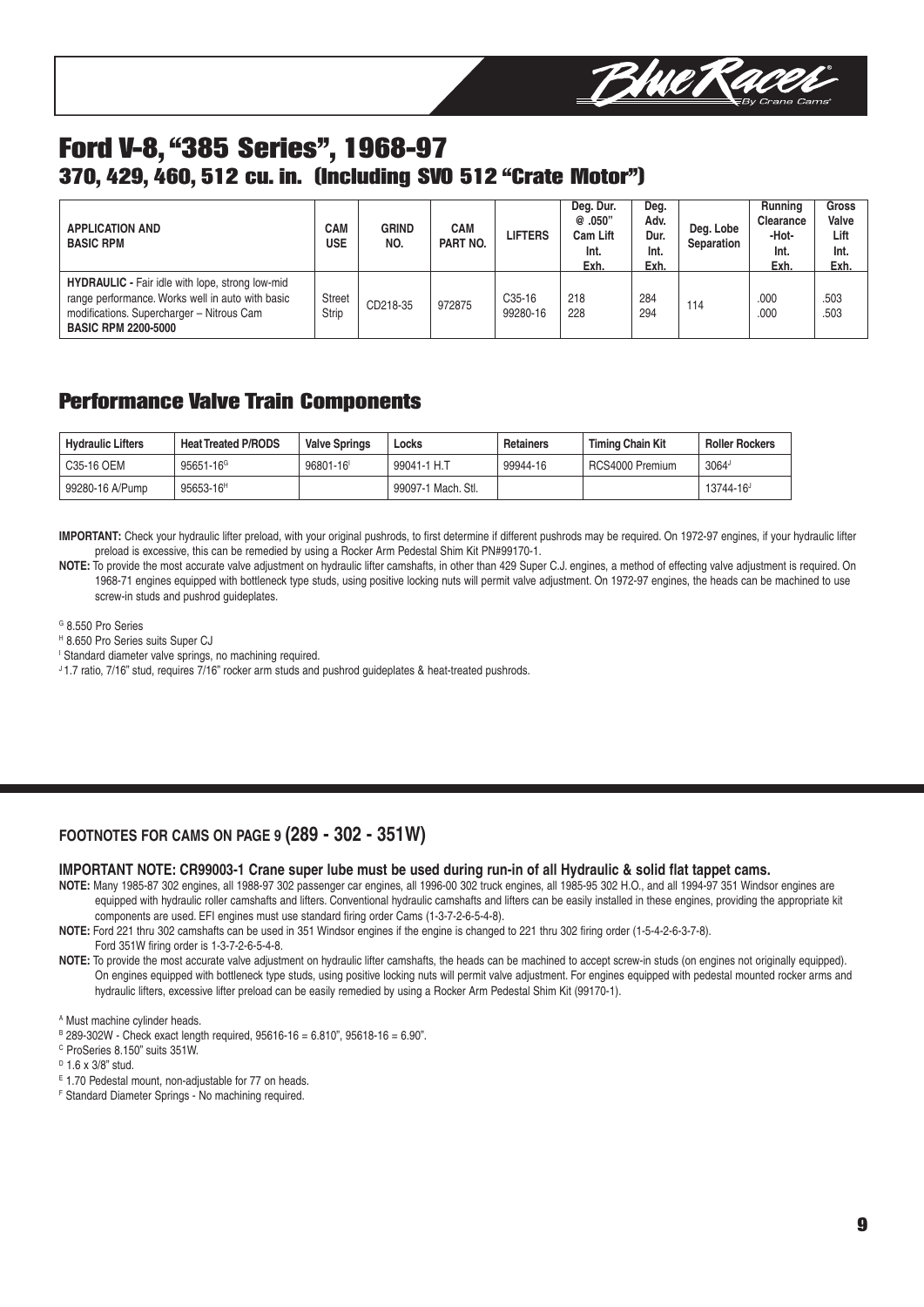

## **Holden V8 1969-87 253-304-308 cu. in. Hydraulic Lifter Cams**

| <b>APPLICATION AND</b><br><b>BASIC RPM</b>                                                                                                                                                                             | <b>CAM</b><br><b>USE</b> | <b>GRIND NO.</b>                    | <b>CAM</b><br>PART NO. | <b>LIFTERS</b>                                              | Deg. Dur.<br>@.050"<br>Cam Lift<br>Int.<br>Exh. | Deg.<br>Adv.<br>Dur.<br>Int.<br>Exh. | Deg. Lobe<br>Separation | <b>Running</b><br>Clearance<br>-Hot-<br>Int.<br>Exh. | <b>Gross</b><br>Valve<br>Lift<br>Int.<br>Exh. <sup>M</sup> |
|------------------------------------------------------------------------------------------------------------------------------------------------------------------------------------------------------------------------|--------------------------|-------------------------------------|------------------------|-------------------------------------------------------------|-------------------------------------------------|--------------------------------------|-------------------------|------------------------------------------------------|------------------------------------------------------------|
| <b>HYDRAULIC</b> - Smooth idle, dual pattern cam for<br>everyday street driving and light duty towing. Good<br>fuel economy and throttle response.<br><b>BASIC RPM 1200-3800</b>                                       | Street                   | CD194-24<br><b>Chart A</b><br>(p11) | 976806                 | $C73-16A$<br>99284-16 <sup>B</sup><br>C969C-16 <sup>c</sup> | 194<br>204                                      | 260<br>270                           | 110                     | .000<br>.000                                         | .424<br>.448                                               |
| <b>HYDRAULIC</b> - Good idle, good low end torque and<br>throttle response. Works well with minimal modifica-<br>tions.<br><b>BASIC RPM 1500-4000</b>                                                                  | <b>Street</b>            | CD204-24<br><b>Chart A</b><br>(p11) | 976803                 | $C73-16A$<br>99284-16 <sup>B</sup><br>C969C-16 <sup>c</sup> | 204<br>204                                      | 270<br>270                           | 110                     | .000<br>.000                                         | .448<br>.448                                               |
| <b>HYDRAULIC - Good idle with lope. Good all round</b><br>performance with basic intake and exhaust modifi-<br>cations, strong low-mid range torque.<br><b>BASIC RPM 2000-4800</b>                                     | <b>Street</b><br>Strip   | CD214-24<br><b>Chart A</b><br>(p11) | 976800                 | $C73-16A$<br>99284-16 <sup>B</sup><br>C969C-16 <sup>C</sup> | 214<br>214                                      | 280<br>280                           | 110                     | .000<br>.000                                         | .472<br>.472                                               |
| <b>HYDRAULIC</b> - Fair idle with lope, good mid range<br>- upper RPM horsepower and torque. Good street<br>and strip performance when used with correct<br>intake, exhaust and gearing.<br><b>BASIC RPM 2200-5400</b> | <b>Street</b><br>Strip   | CD224-24<br><b>Chart A</b><br>(p11) | 976801                 | $C73-16A$<br>99284-16 <sup>B</sup><br>C969C-16 <sup>c</sup> | 224<br>224                                      | 290<br>290                           | 110                     | .000<br>.000                                         | .496<br>.496                                               |

## **HOLDEN V8 88-97 304-350 cu. in. EFI (with flat tappet) Hydraulic Lifter Camshafts**

| <b>APPLICATION AND</b><br><b>BASIC RPM</b>                                                                                                                                                                             | <b>CAM</b><br><b>USE</b> | <b>GRIND</b><br>NO.          | <b>CAM</b><br><b>PART</b><br>NO. | <b>LIFTERS</b>                                              | Deg. Dur.<br>@.050"<br>Cam Lift<br>Int.<br>Exh. | Deg.<br>Adv.<br>Dur.<br>Int.<br>Exh. | Deg. Lobe<br>Separation | Running<br>Clearance<br>-Hot-<br>Int.<br>Exh. | <b>Gross</b><br>Valve<br>Lift<br>Int.<br>Exh <sup>M</sup> |
|------------------------------------------------------------------------------------------------------------------------------------------------------------------------------------------------------------------------|--------------------------|------------------------------|----------------------------------|-------------------------------------------------------------|-------------------------------------------------|--------------------------------------|-------------------------|-----------------------------------------------|-----------------------------------------------------------|
| <b>HYDRAULIC</b> - Good idle, good low end torque<br>and throttle response. Works well with minimal<br>modifications.<br>Equivalent to HSV 185i-215i cam. (92061394)<br><b>BASIC RPM 1500-4000</b>                     | <b>Street</b>            | CD206-88<br>Chart A<br>(p11) | 976810                           | $C73-16A$<br>99284-16 <sup>B</sup><br>C969C-16 <sup>C</sup> | 206<br>206                                      | 272<br>272                           | 112                     | .000<br>.000                                  | .448<br>.448                                              |
| <b>HYDRAULIC</b> - Fair idle with lope, strong low-mid<br>range street and strip performance. Works well in<br>autos with basic street modifications.<br><b>BASIC RPM 2300-5300</b>                                    | <b>Street</b>            | CD218-88<br>Chart A<br>(p11) | 976811                           | $C73-16A$<br>99284-16 <sup>B</sup><br>C969C-16 <sup>c</sup> | 218<br>218                                      | 284<br>284                           | 110                     | .000<br>.000                                  | .471<br>.471                                              |
| <b>HYDRAULIC</b> - Fair idle with lope, good mid range<br>- upper RPM horsepower and torque. Good street<br>and strip performance when used with correct<br>intake, exhaust and gearing.<br><b>BASIC RPM 2500-5900</b> | <b>Street</b>            | CD228-88<br>Chart A<br>(p11) | 976812                           | $C73-16A$<br>99284-16 <sup>B</sup><br>C969C-16 <sup>c</sup> | 228<br>228                                      | 294<br>294                           | 110                     | .000<br>.000                                  | .471<br>.471                                              |

**Footnotes For Holden Cams On Page 11.**